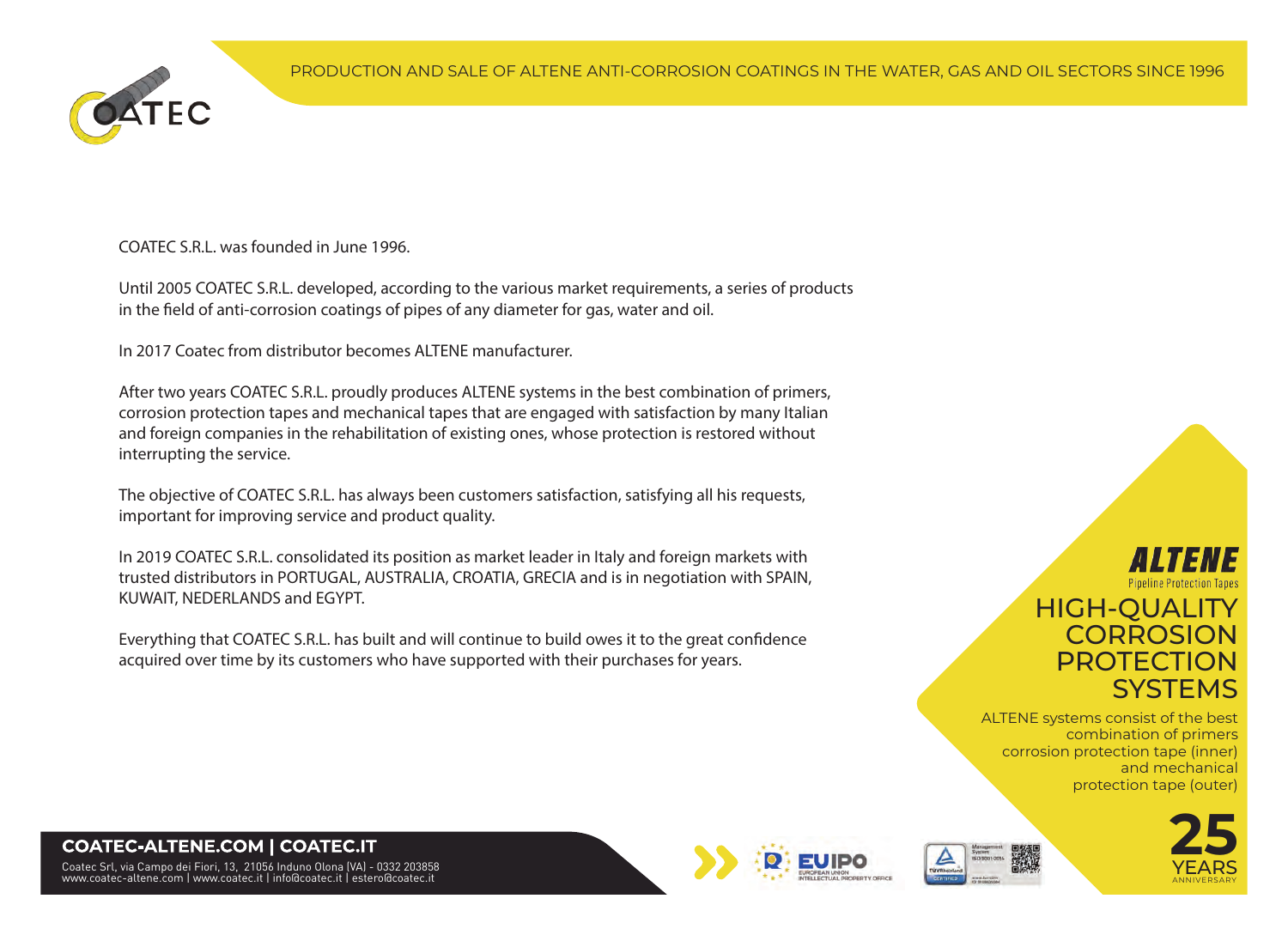





Spacious and comfortable offices to receive customers and suppliers



Offices where all the various company activities can be carried out. A meeting room equipped for video conferences to keep in touch with customers and distributors from all over the world.

# **Pipeline Protection Tapes**



ALTENE systems consist of the best combination of primers corrosion protection tape (inner) and mechanical protection tape (outer)





A relaxation area where ideas or proposals can be shared with all staff members



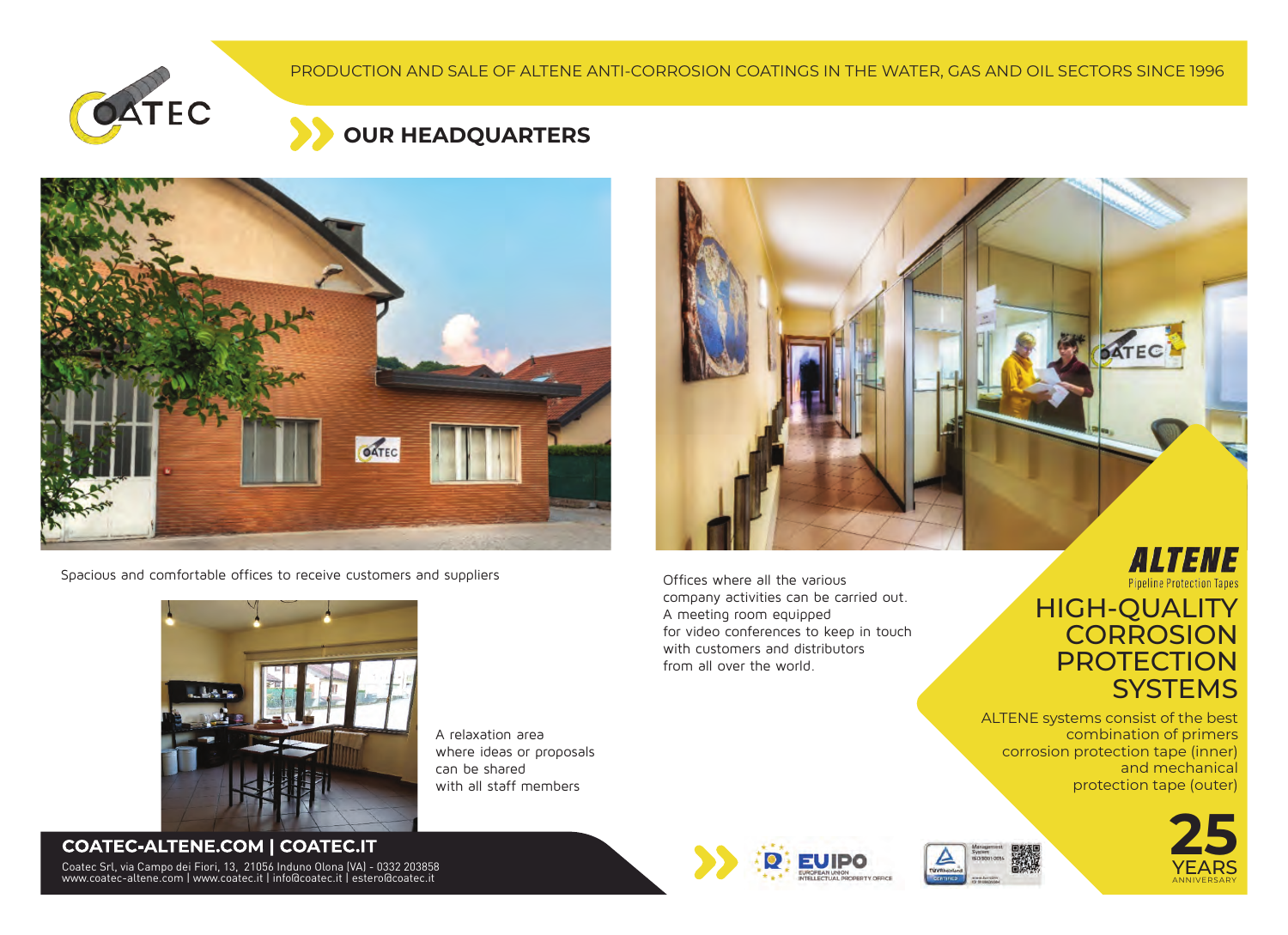





A very versatile production line to satisfy customer requirements



Diversified production. From anti-corrosion tapes (inner, outer and single strip) to rolls of heat-shrinkable tapes.

**Pipeline Protection Tapes** HIGH-QUALITY **CORROSION PROTECTION SYSTEMS** 



Coatec Srl, via Campo dei Fiori, 13, 21056 Induno Olona (VA) - 0332 203858 www.coatec-altene.com | www.coatec.it | info@coatec.it | estero@coatec.it **COATEC-ALTENE.COM | COATEC.IT**

Production of master rolls of various thicknesses ready for the cutting line.







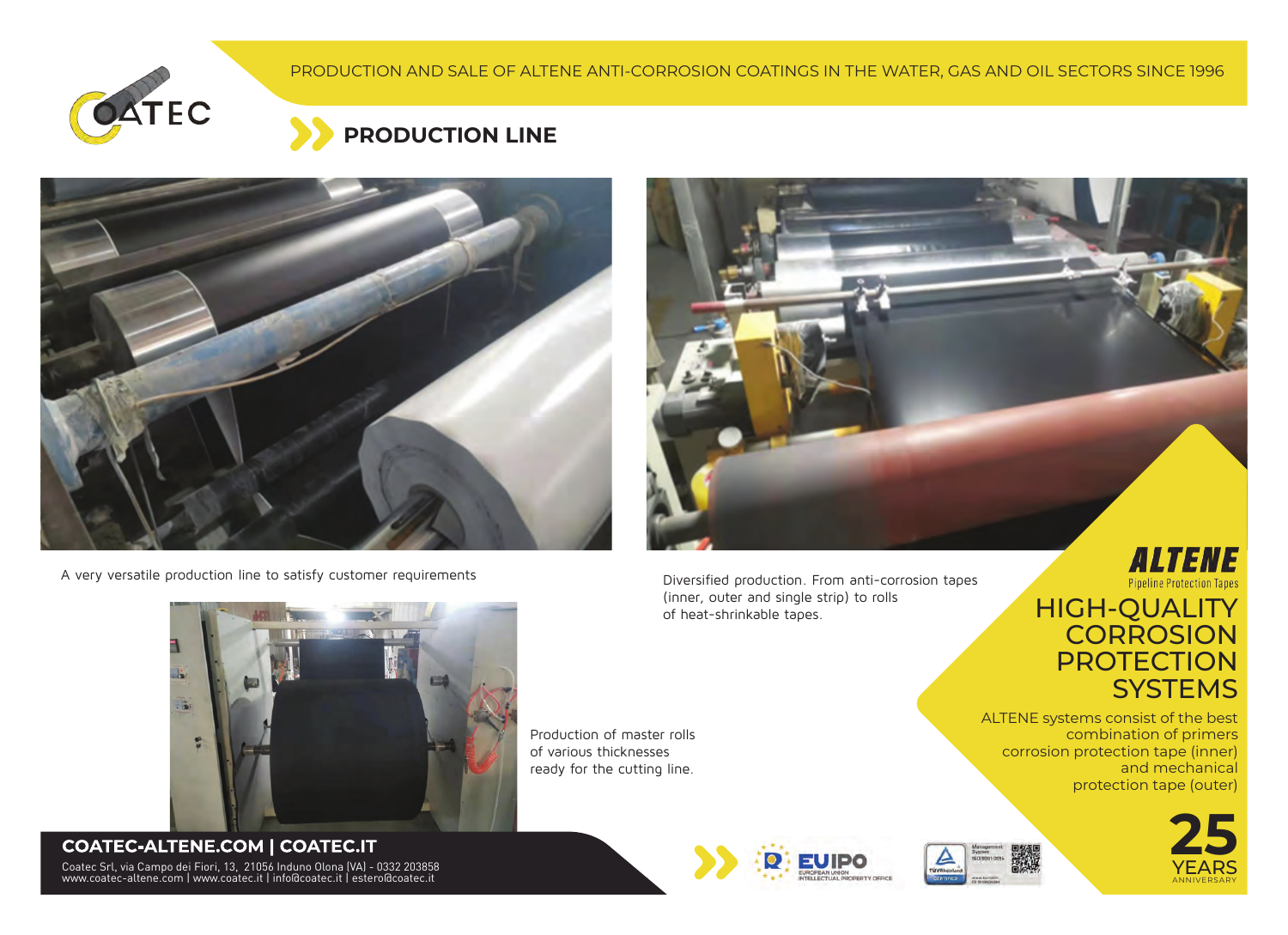







All-automatic cutter size 400, from loading master rolls to unloading rolls ready for packing

Cutter size 200, small and versatile. Possibility of winding the tape on 41 and 76 Subbi.

# **Pipeline Protection Tapes** HIGH-QUALITY



ALTENE systems consist of the best combination of primers corrosion protection tape (inner) and mechanical protection tape (outer)









#### **COATEC-ALTENE.COM | COATEC.IT**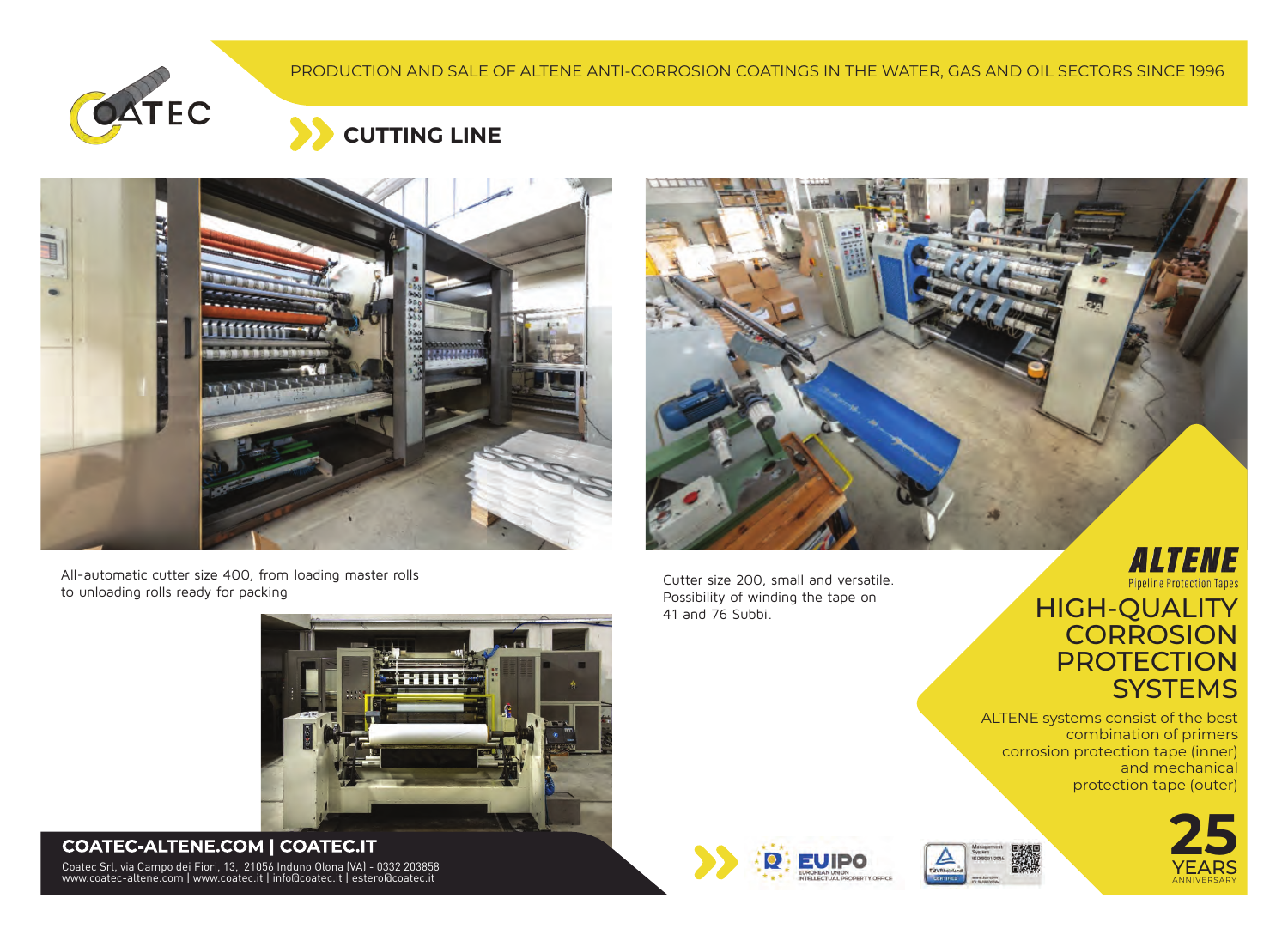





A laboratory where tests are carried out for each individual production batch Availability of dynamometer, dies for the various standards, oven, cold room, scintillometer.

Everything saved on file with paper support.



### HIGH-QUALITY **CORROSION PROTECTION SYSTEMS**

ALTENE systems consist of the best combination of primers corrosion protection tape (inner) and mechanical protection tape (outer)







#### **COATEC-ALTENE.COM | COATEC.IT**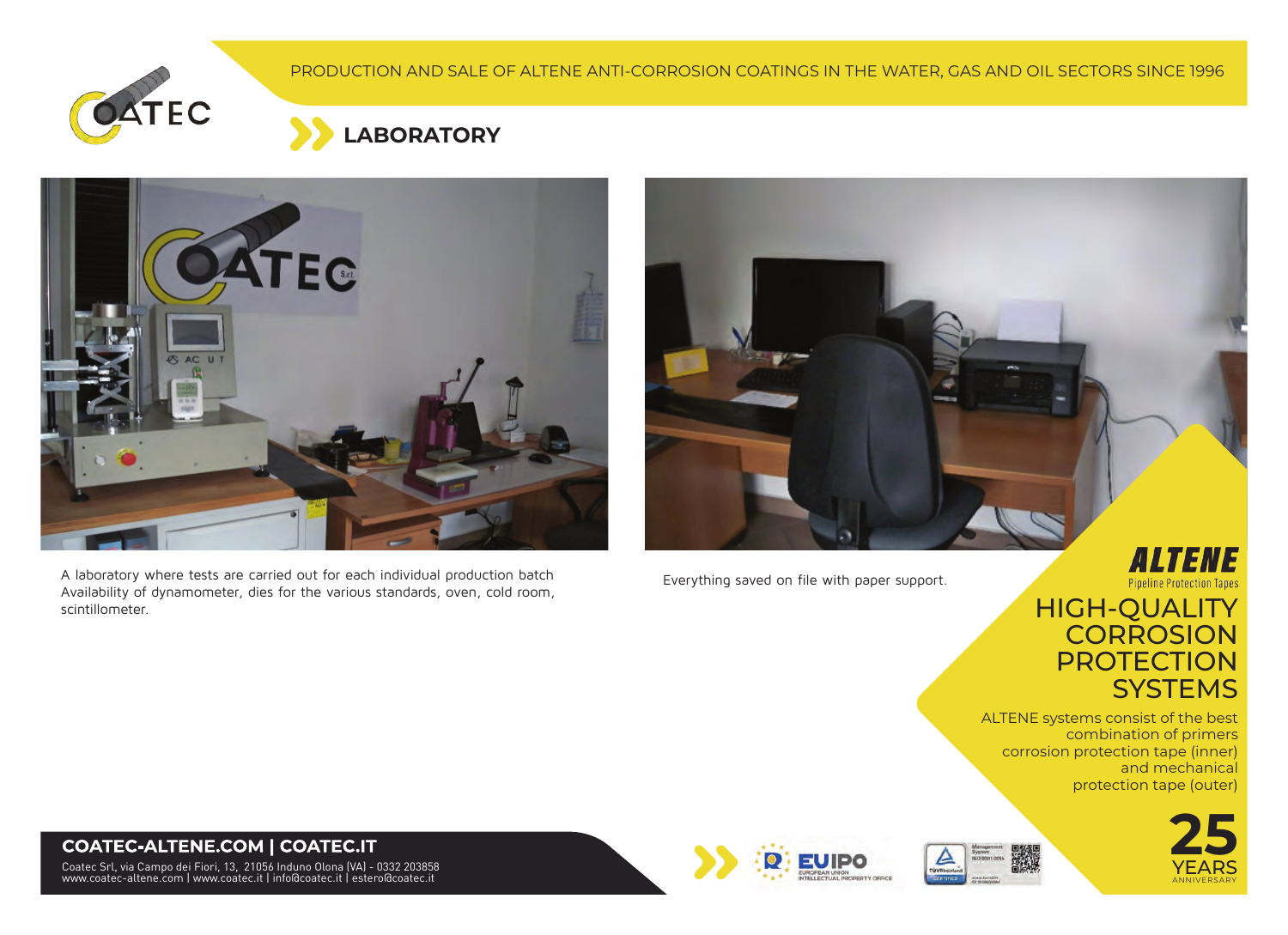





A warehouse for storing materials to be cut.



A warehouse for storing cut materials for stock.



### HIGH-QUALITY **CORROSION PROTECTION SYSTEMS**

ALTENE systems consist of the best combination of primers corrosion protection tape (inner) and mechanical protection tape (outer)









Coatec Srl, via Campo dei Fiori, 13, 21056 Induno Olona (VA) - 0332 203858 www.coatec-altene.com | www.coatec.it | info@coatec.it | estero@coatec.it **COATEC-ALTENE.COM | COATEC.IT**

A warehouse for departing materials.